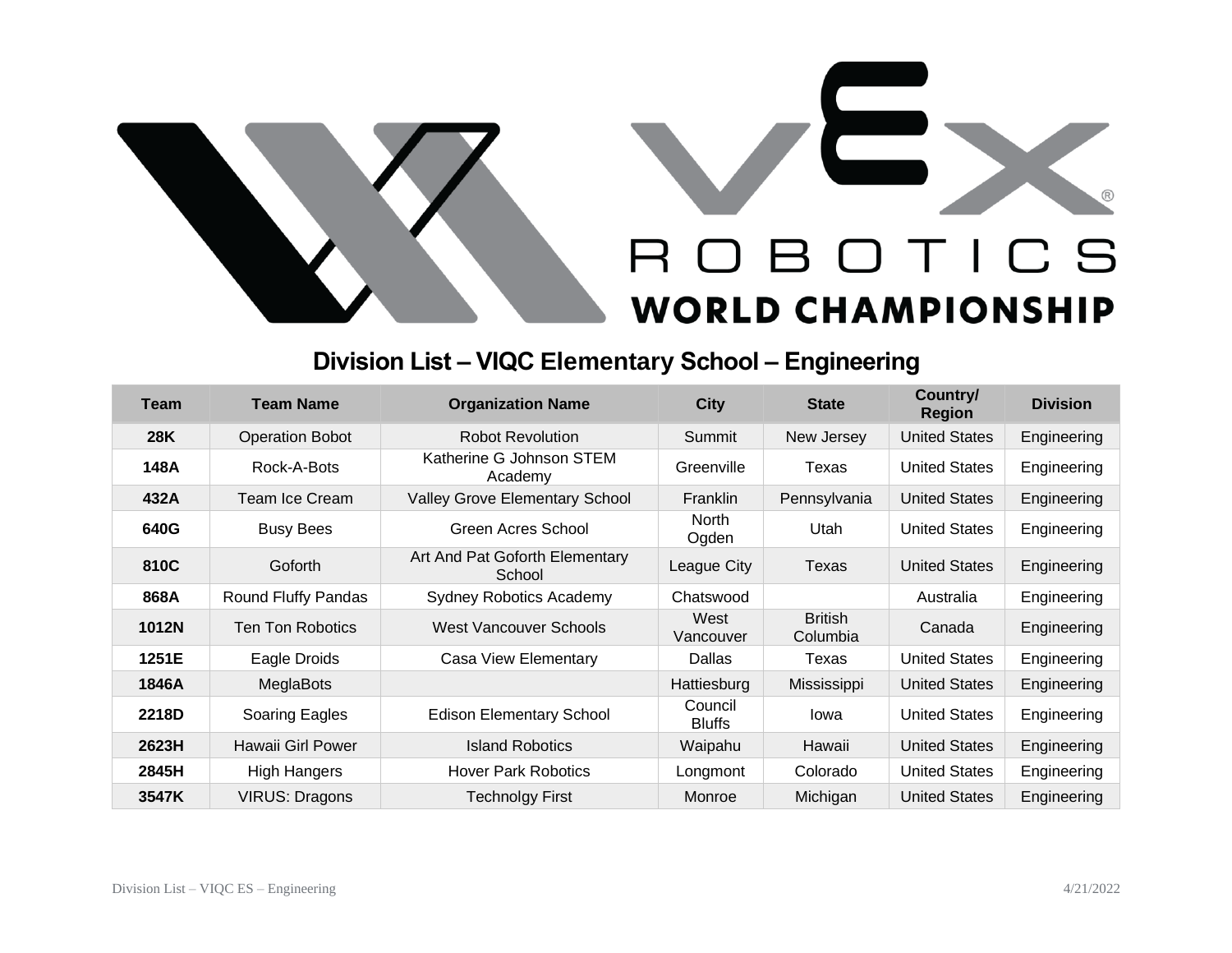| <b>Team</b> | <b>Team Name</b>                                 | <b>Organization Name</b>                                     | <b>City</b>        | <b>State</b>   | Country/<br><b>Region</b> | <b>Division</b> |
|-------------|--------------------------------------------------|--------------------------------------------------------------|--------------------|----------------|---------------------------|-----------------|
| 4050B       | <b>Western Heights</b><br>Rams                   | Western Heights Elementary School                            | Westlake           | Louisiana      | <b>United States</b>      | Engineering     |
| 5280N       | Nuggets from<br>Neptune                          | Soaring Heights Pk-8                                         | Erie               | Colorado       | <b>United States</b>      | Engineering     |
| 6900J       | Beastmode                                        | Vinci Robotics Academy                                       | <b>Burlington</b>  | Massachusetts  | <b>United States</b>      | Engineering     |
| 7686D       | Sky High                                         | <b>Tiger Robotics</b>                                        | Harrisburg         | South Dakota   | <b>United States</b>      | Engineering     |
| 7811A       | Leopards                                         | Adarsha Academy                                              | phoenix            | Arizona        | <b>United States</b>      | Engineering     |
| 8390Y       | // Caution Tape Yoda                             | Caution Tape Robotics ////                                   | Markham            | Ontario        | Canada                    | Engineering     |
| 9635J       | RoboKnights                                      | <b>Charlotte Christian School</b>                            | Charlotte          | North Carolina | <b>United States</b>      | Engineering     |
| 10277B      | MacRobotics-Orange                               | Douglas Macarthur Elementary<br>School                       | Cedar Lake         | Indiana        | <b>United States</b>      | Engineering     |
| 10511A      | Alphabots                                        | <b>Cypress Ridge Elementary School</b>                       | Clermont           | Florida        | <b>United States</b>      | Engineering     |
| 10904A      | RoboRavens Red                                   | <b>Irvington Community School</b>                            | Indianapolis       | Indiana        | <b>United States</b>      | Engineering     |
| 11450J      | <b>RMS Lions</b>                                 | Ravenswood Middle                                            | East Palo<br>Alto  | California     | <b>United States</b>      | Engineering     |
| 11813B      | Oak Hill Robotics                                | Oak Hill Elementary School                                   | Covington          | Georgia        | <b>United States</b>      | Engineering     |
| 12109A      | <b>PES Atomic</b>                                | Petersburg Elementary School                                 | Petersburg         | Indiana        | <b>United States</b>      | Engineering     |
| 14012P      | VexEagles                                        | Pinecrest Lakes Academy -<br>Elementary                      | Minneola           | Florida        | <b>United States</b>      | Engineering     |
| 15486B      | Vista Vikings                                    | Vista At Entrada School Of<br>Performing Arts And Technology | <b>Ivins</b>       | Utah           | <b>United States</b>      | Engineering     |
| 18347B      | <b>Trailblazer Green</b>                         | <b>Discovery Elementary School</b>                           | <b>Grand Forks</b> | North Dakota   | <b>United States</b>      | Engineering     |
| 19801A      | <b>Reilly Ringmasters</b>                        | <b>Reilly Elementary School</b>                              | Dallas             | Texas          | <b>United States</b>      | Engineering     |
| 20188R      | <b>Engineering For Kids</b><br>Osborne Park: ERH | Engineering For Kids Australia                               | Osborne<br>Park    |                | Australia                 | Engineering     |
| 21373A      | <b>Banana Bots</b>                               | Nysmith School For The Gifted                                | Vienna             | Virginia       | <b>United States</b>      | Engineering     |
| 23272C      | <b>Brainiacs</b>                                 | <b>Caston Elementary School</b>                              | Fulton             | Indiana        | <b>United States</b>      | Engineering     |
| 28101A      | <b>Wonder Kids</b>                               | North Union Elementary School                                | Richwood           | Ohio           | <b>United States</b>      | Engineering     |
| 30077F      | <b>RoboRebels</b>                                | <b>Biloxi Upper Elementary</b>                               | <b>BILOXI</b>      | Mississippi    | <b>United States</b>      | Engineering     |
| 32116C      | <b>Wakarusa Wildcats</b>                         | <b>WAKARUSA ELEMENTARY</b><br><b>SCHOOL</b>                  | Wakarusa           | Indiana        | <b>United States</b>      | Engineering     |
| 36475A      | The Launchers                                    | Sunnyvale Robotics Club                                      | Sunnyvale          | California     | <b>United States</b>      | Engineering     |